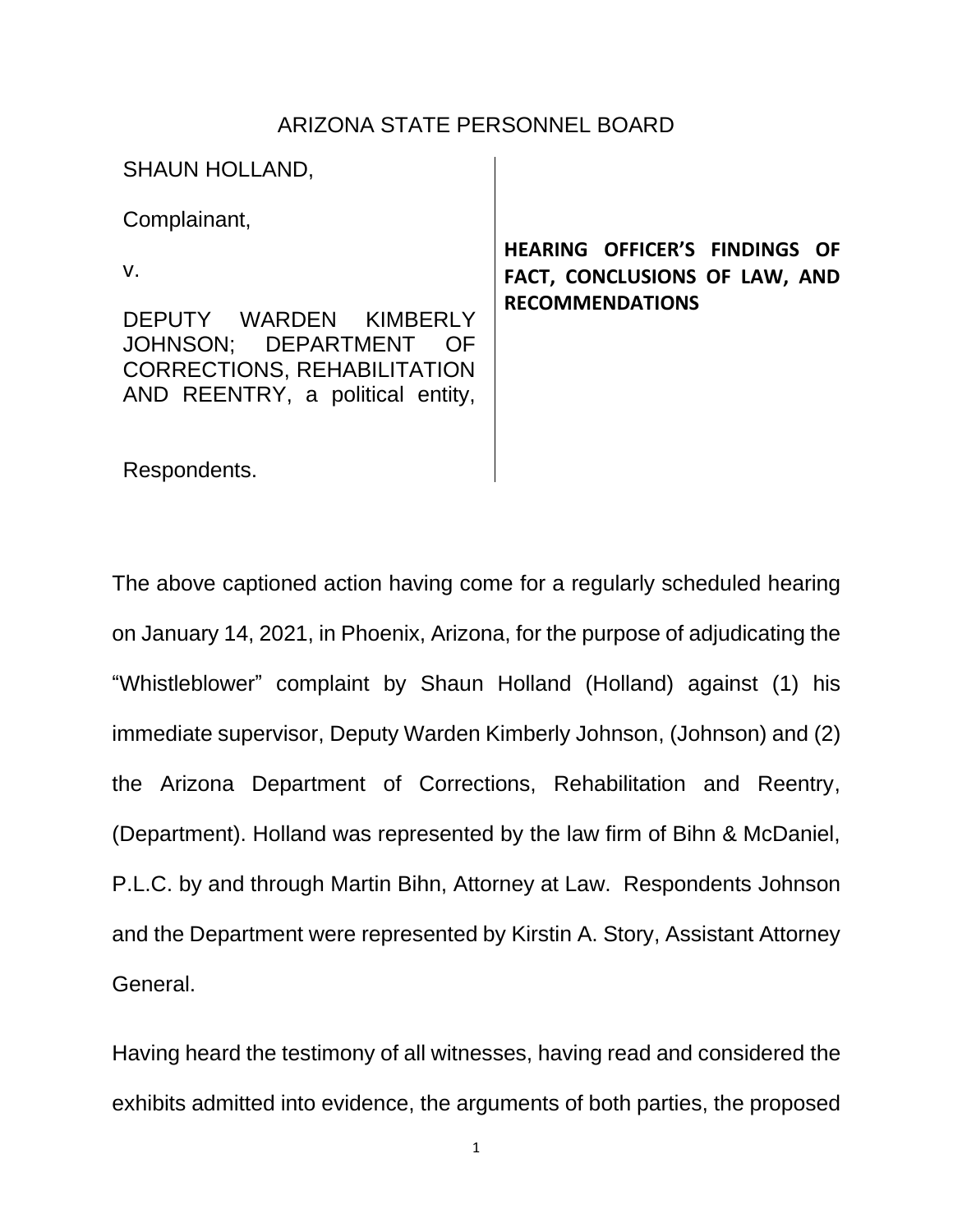findings of fact and conclusions of law submitted by the parties and being fully advised in the premises, the undersigned now submits the following findings of fact, conclusions of law, and recommendations to the Arizona State Personnel Board.

## **FINDINGS OF FACT**

1. As of August 11, 2020, Holland was employed by the Department as a Correctional Administrator I. This position is also referred to as an Associate Deputy Warden. Holland was assigned to the Arizona State Prison Complex-Lewis and had been assigned there since December 29, 2018. (Exhibit C-12)

2. On December 2, 2019, Holland signed a letter addressed to Governor Doug Ducey and Department Director Shinn. In his letter, Holland alleged that the repair orders to fix the cell doors were being "closed out" without the necessary repairs being completed. (Exhibit C-2; Testimony of Holland; 38:10-38-19.)

3. Holland sent the December 2, 2019, letter through his chain of command to Department Director Shinn. Holland's union representative sent the letter to Governor Ducey. (Testimony of Holland; 39:07-39:37.)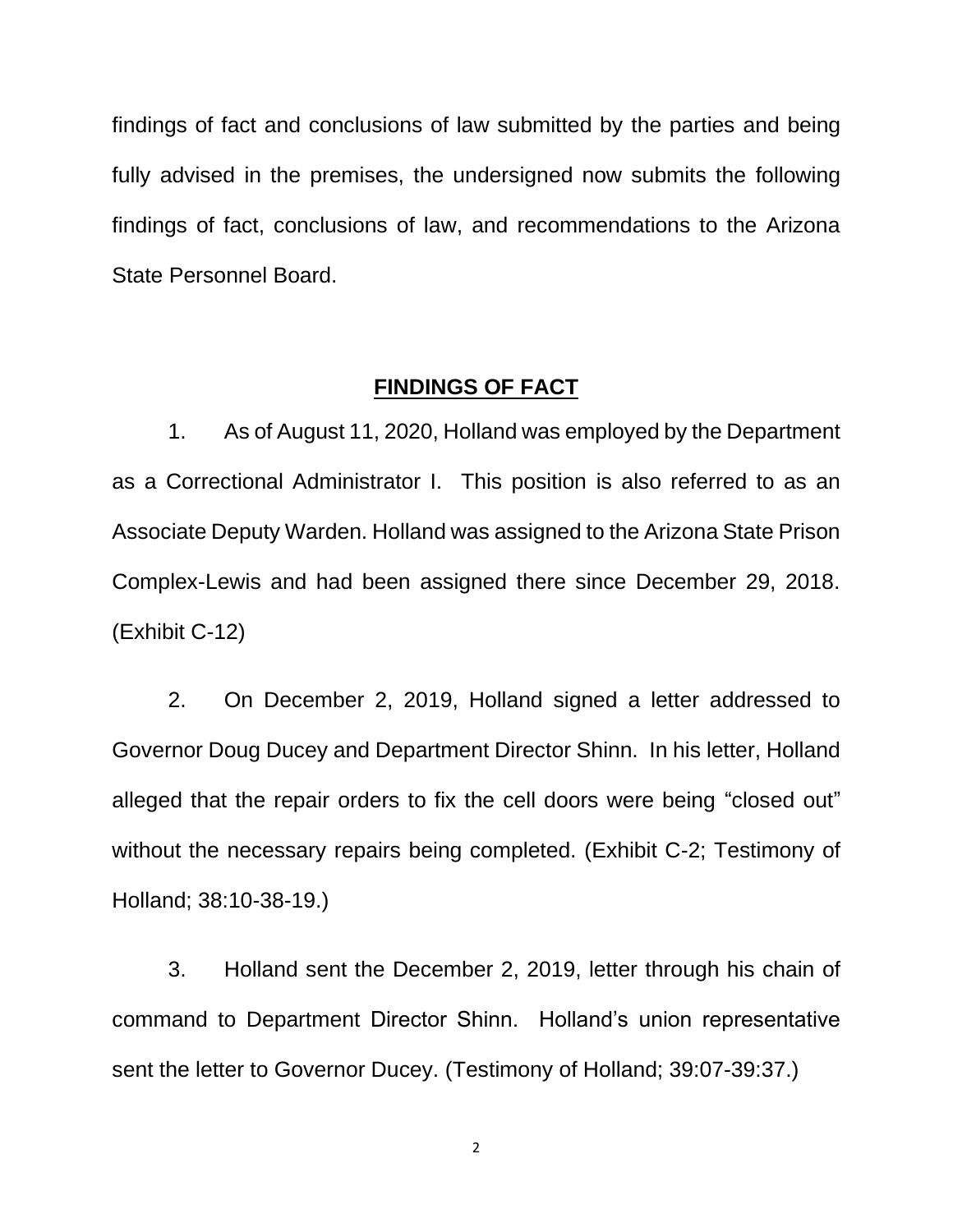4. Warden James Kimble (Kimble), Deputy Warden of Operations David Fajardo, (Fajardo) and Deputy Warden of Operations Christopher Josefowicz, (Josefowicz) were all aware of news stories about the condition of the cell doors at the Arizona State Prison Complex – Lewis in which Holland was featured as a "whistleblower". None of them testified that they were familiar with Holland's December 2, 2019, letter, or the allegations stated therein. (Testimony of Kimble; 3:57:00-3:57:15; Testimony of Fajardo; 3:04:50-3:04:57; 3:13:10-3:13:16; Testimony of Josefowicz; 2:34:00- 2:34:35.)

5. Employee Relations Manager Erica Waldridge (Waldridge) had no awareness or understanding of Holland's December 2, 2019, letter or any complaints or allegations alleged by him about repairs to cell doors at Arizona State Prison Complex - Lewis. (Testimony of Waldridge; 4:13:20- 4:13:34.)

6. No evidence was presented that Assistant Director Lance Hetmer, (Hetmer) received a copy of the December 2, 2019, letter. No evidence was presented that Hetmer was aware of the letter, or the contents thereof. On June 12, 2020, Holland sent Hetmer an e-mail in which Holland expressed his on-going concern about work orders pertinent to repairing cell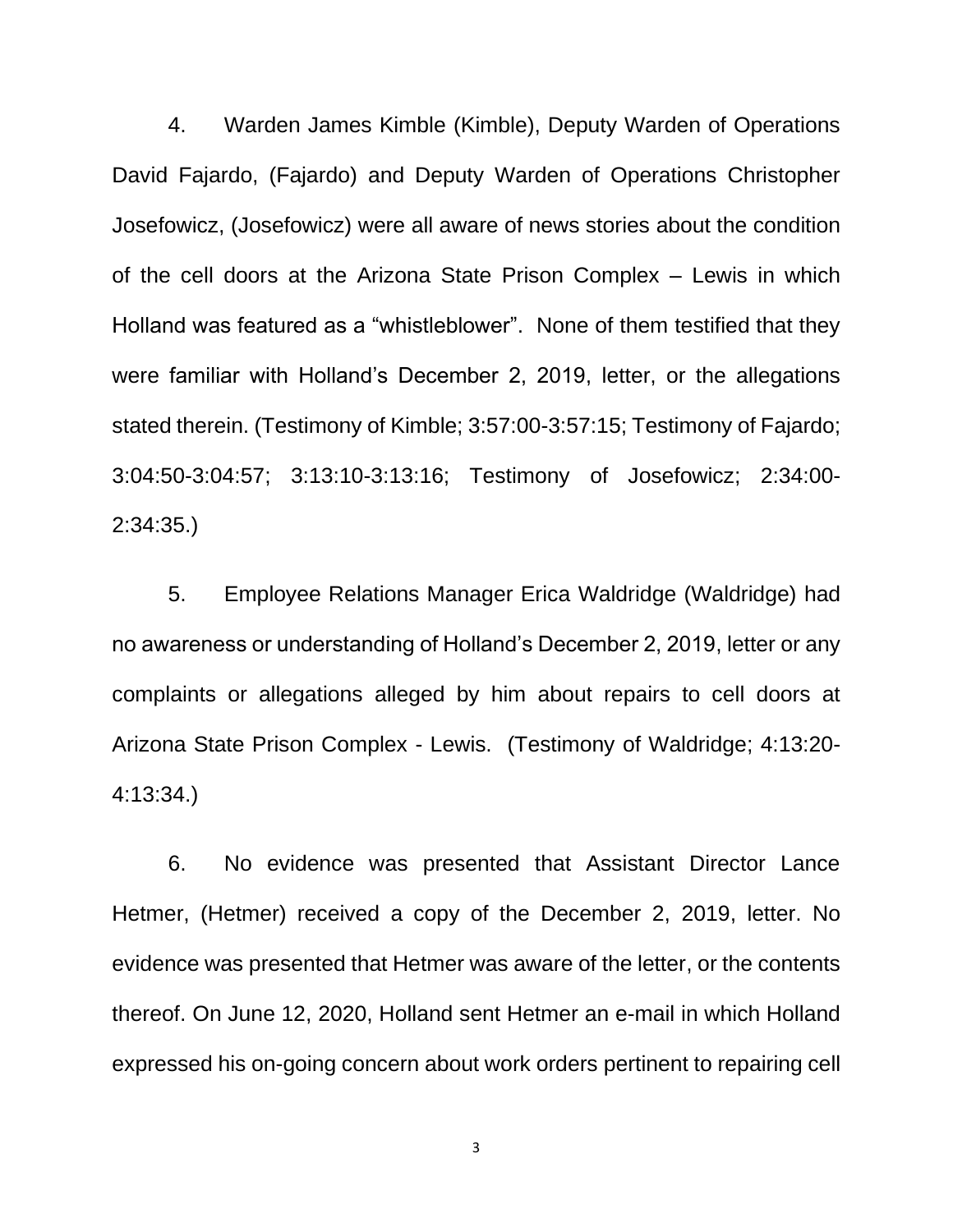doors being "closed out" even though these cell doors had not been repaired. No one else was copied on the e-mail. On June15, 2020, Hetmer responded to Holland's e-mail stating he had read the e-mail and would elevate it for review. (Exhibit C-7.)

7. On April 25, 2020, Holland was reassigned to the Buckley Unit at Arizona State Prison Complex – Lewis. Since Holland, as an Associate Deputy Warden, is a Grade 21-level employee, his notice of administrative transfer was issued by the Department's Central Office consistent with standard procedure. Kimble, who at the time was Deputy Warden of Operations, provided Holland with the notice of administrative transfer. He told Holland he believed the agency had underutilized Holland's expertise with regard to the security issue he had identified. Further, because Holland had been successful and gained the respect of the staff, he believed Holland could help change the direction of the Buckley Unit. Lt. Mark Hasz (Hasz) testified that he was transferred to the Buckley unit an hour after Holland's transfer. It was Hasz's understanding that they were being transferred to this unit to improve the security of the unit. (Exhibit C-6, Testimony of Kimble; 3:11:05-11,3:11:50-3:12:40; 3:17:40-52; Testimony of Hasz; 1:53:40- 1:54:02.)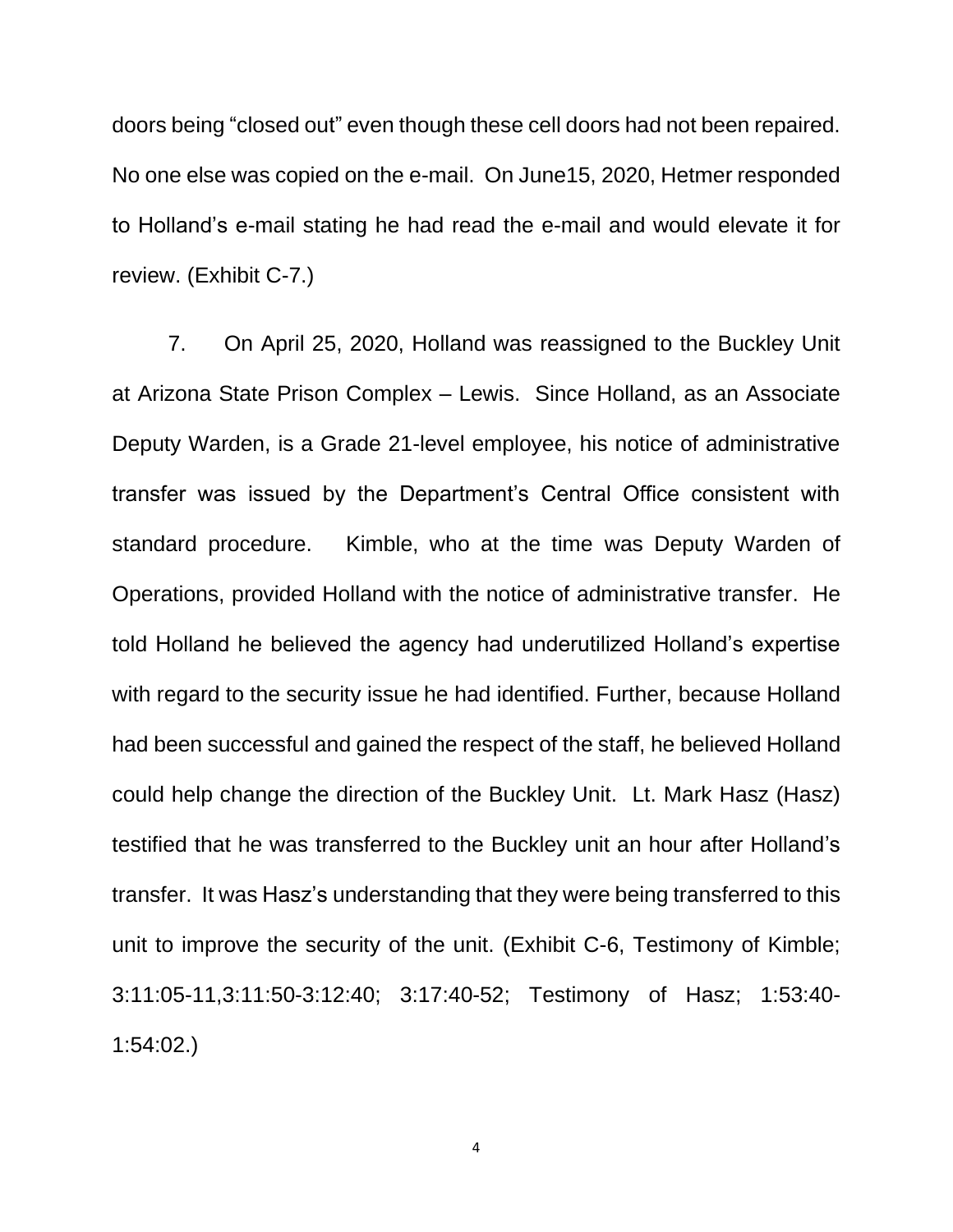8. Johnson was Deputy Warden over the Buckley Unit from January 11, 2020 until to August 31, 2020. (Testimony of Johnson; 1:56:45-1:57:11.) Johnson became Holland's immediate supervisor upon his transfer to the Buckley Unit. (Testimony of Johnson; 1:56:45-1:57:51; Testimony of Josefowicz; 2:21:47-2:21:59; Testimony of Fajardo; 2:50:15-2:51:02; Testimony of Kimble; 3:20:50-3:21:19)

9. On July 10, 2020, Johnson was on paid sick leave. While on sick leave, Johnson continued to exercise supervisory authority over her unit. (Testimony of Kimberly Johnson, Hearing Recording at 1:59:50-2:00:16; 2:04:47-2:04:58.)

10. On the morning of July 10, 2020, Captain Robert Hamilton (Hamilton), sent an e-mail to recipients including Holland and Johnson about a Correctional Officer III assigned to the Buckley Unit who had performed a urinalysis incorrectly. (Exhibit R- 14.)

11. Johnson at 10:08 a.m. forwarded Captain Hamilton's e-mail to Holland, stating:

> I specifically assigned the resolution to this. Please advise me your actions that will be taken. I want to know how you will prevent it from happening in the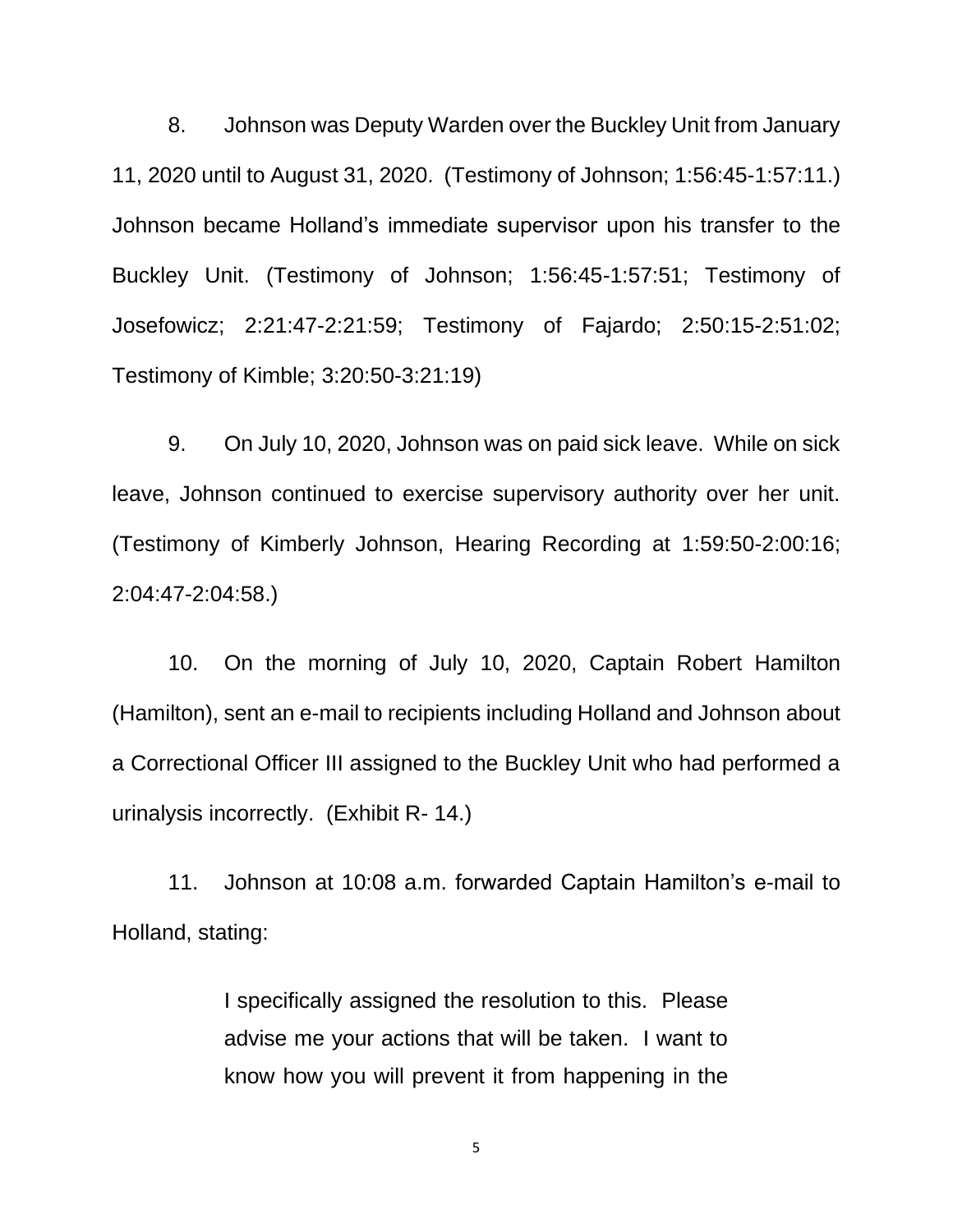future. Which should be a heavy focus. Never received the written action plan on this as requested. Obviously one is still needed as Mazon made these errors.

I want a detailed action plan by COB on July 15, 2020.

(Exhibit R-14.)

12. Approximately seven (7) minutes later, Holland sent the following response to his supervisor Johnson:

> You need to stop… completely stop. Your massive micromanaging when on sick leave is causing more stress than the bullshit at the unit.

> The issue over the UA's was already redirected by me, and the major.

> The staff and inmates lives and immediate impact of my responsibilities are vitally more important than emailing u [sic] for permission every 10 minutes.

> I am paid to act in your stead. Vicarious responsibility is bullshit in this case. U [sic] are not allowed to return. Everything happening falls on me. We are navigating situations that you have zero ability to impact while at home.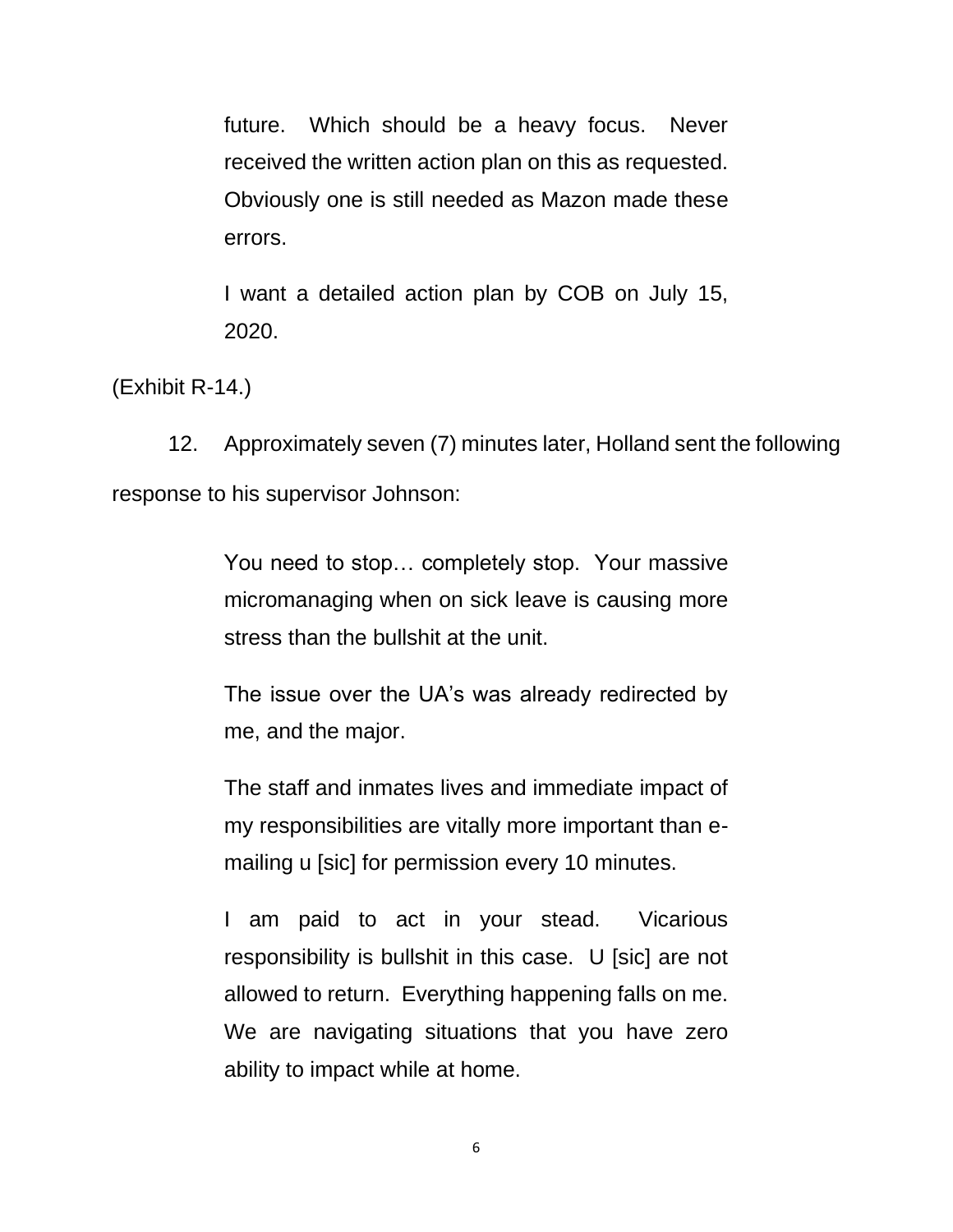(Exhibit R-14.)

13. Holland admitted that use of the term "bullshit" is not professional. (Testimony of Holland; 1:24:55-1:25:00.)

14. After receiving Holland's response, Johnson almost immediately sent the e-mail string to Josefowicz, requesting him "to have a discussion with my ADW." Johnson did not request, nor did she intend for disciplinary action to be initiated, or taken against Holland. She stated in her e-mail to Josefowicz "…I need you to put him in the proper mindset. He is not acting in my stead he is just the point of contact. Additionally he cannot act in my stead if he is not acting with how I have directed him to." (Exhibit R-14; Testimony of Johnson; 2:05:32-2:06:02.)

15. Upon receiving the e-mail from Johnson, Josefowicz, after reviewing Holland's e-mail, believed further action was necessary due to the unprofessional content of the e-mail. Josefowicz forwarded the e-mail string to Kimble. (Testimony Josefowicz; 2:20:50-2:23:03.)

16. Kimble reviewed Holland's July 10, 2020, e-mail and determined that it was insubordinate and unprofessional. Kimble testified that Holland is required to comply with all lawful and legal directives from his supervisor. Instead, Holland sent Johnson an e-mail that was not compliant with her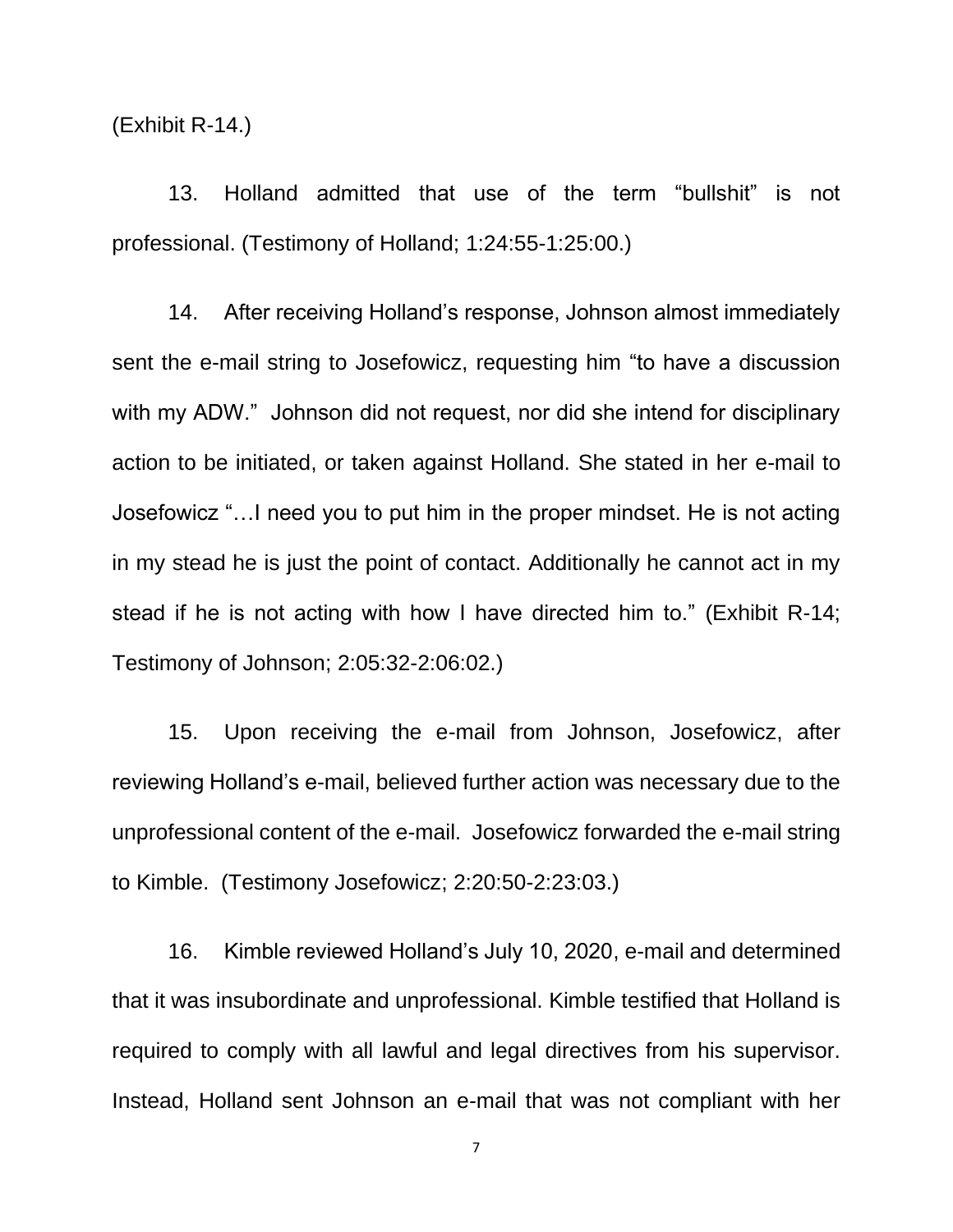directive and that the e-mail was both disrespectful and discourteous. As a result, Kimble directed Josefowicz to initiate corrective action. (Testimony of Kimble; 3:19:33-3:22:20.)

17. On July 15, 2020, Josefowicz served Holland with an administrative inquiry which described Holland's e-mail as unprofessional in that it contained profane and insulting language. Holland's entire July 10, 2020, e-mail was included in the synopsis of the administrative inquiry. Holland was given 5 workdays to provide a response. (Exhibit R-15.)

18. Both Josefowicz and Kimble testified that their decision to initiate the investigation and inquiry process was in order to provide Holland with an opportunity to explain the reason for the content of his July 10, 2020 e-mail; that there was no other reason for initiating the administrative investigation. (Testimony of Josefowicz; 2:24:20-2:24:40; Testimony of Kimble; 3:23:46- 3:24:17.)

19. On July 22, 2020, Holland submitted a lengthy response to the inquiry. In his response, Holland did not deny sending the e-mail. Holland did not deny any of the contents of his July 10, 2020, e-mail and he failed to express any remorse. Further, he did not include an apology. Rather, Holland choose to argue that he was the victim of reverse gender discrimination and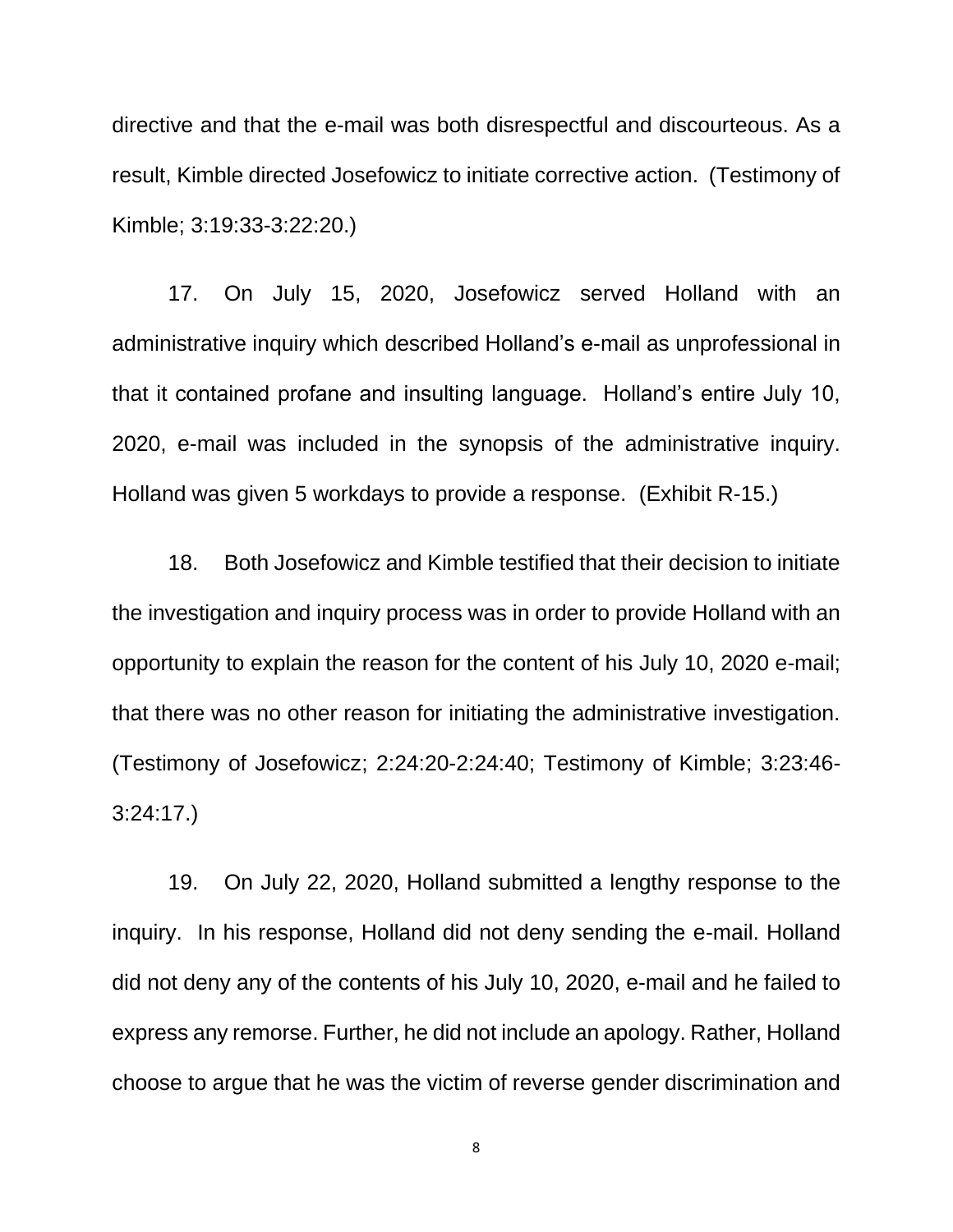micromanagement. To support this claim, Holland argued that Johnson had been disrespectful to him in an e-mail. Holland attached the e-mail to his response. Holland took objection to Johnson use of the word "Ya" in her statement "Ya great job Shaun." Holland argued that Johnson's use of the word "Ya" is as equally insulting as his use of the word "bullshit". (Exhibit R- 17.)

20. On July 22, 2020, Josefowicz reviewed Holland's response to the administrative inquiry and determined that it was deflective, appeared to be passing the blame and did not provide any reason why disciplinary action should not be passed. Josefowicz sustained a violation of charge 6.c, Discourteous Treatment of the Public (to include inmates, offenders and employees) for use of abusive, profane, or insulting language, which is a class 3 offense under Department policy. Josefowicz reviewed Holland's prior disciplinary history, which included two (2) prior letters of reprimand for a charge 6.c violation. In light of the offense and Holland's prior disciplines, and consistent with the matrix for disciplinary action set forth in Department policy, Josefowicz recommended an 80-hour suspension. (Exhibit C-13; Testimony of Josefowicz; 2:24:52-2:31:25-30.)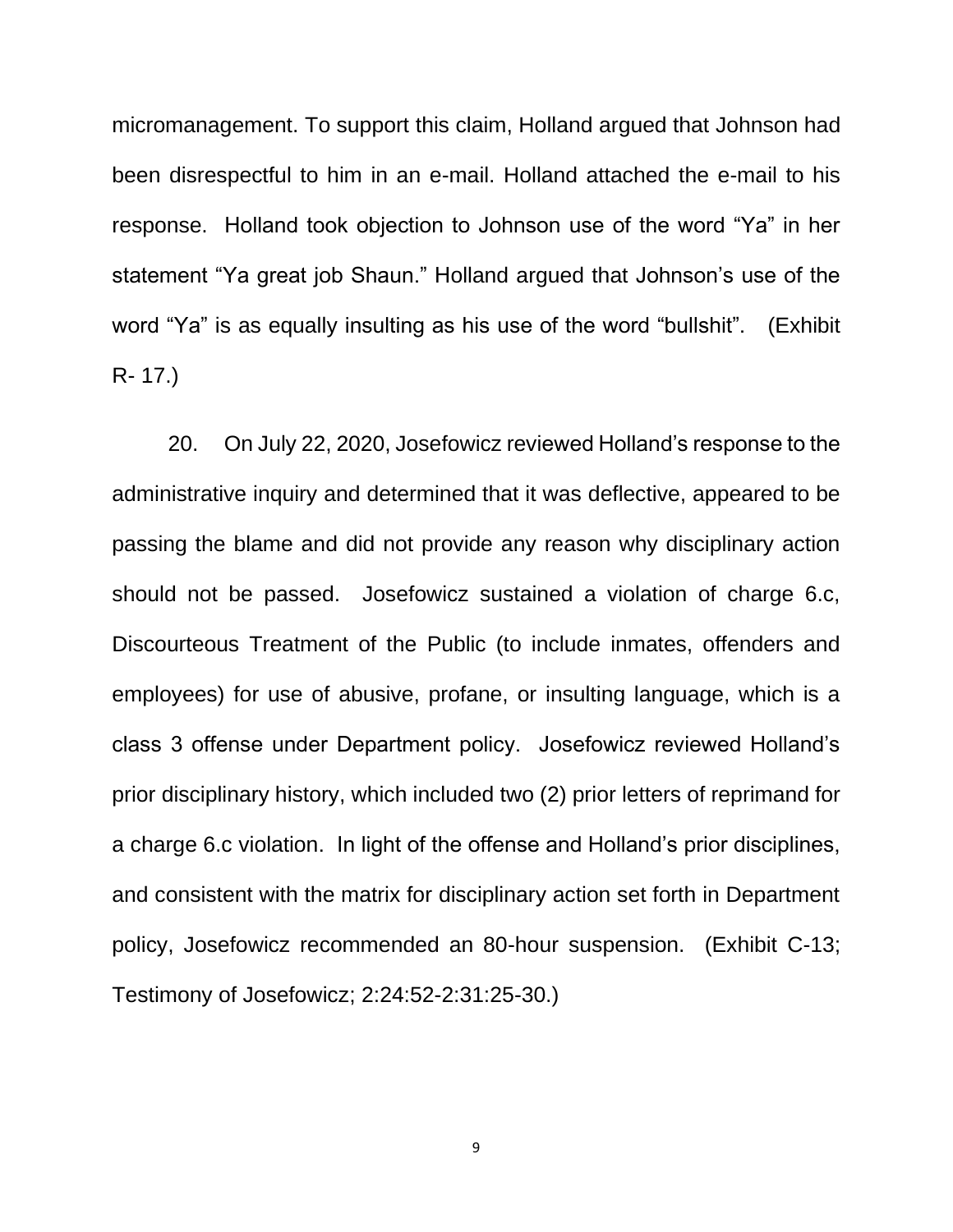21. Josefowicz' s recommendation of an 80-hour suspension was based solely on Holland's July 10, 2020, e-mail, his prior disciplinary history, and the Department's matrix concerning disciplinary action. (Testimony of Josefowicz; 2:30:50-2:32:35; 2:40:40-2:40:48; 2:41:25-2:43:23.)

22. On July 22, 2020, Fajardo reviewed the administrative inquiry, including Holland's response. **Fajardo was acting as supervisor in Johnson's stead to ensure objectivity since Johnson was the target of the behavior at issue.** (Exhibits C-13; R-16; R-17; Testimony of Kimble; 3:29:00-3:29:45; Testimony Fajardo; 3:07:37-3:08:05.)

23. Fajardo found Holland's response to the administrative inquiry condescending and demeaning toward Johnson. He described Holland's response as "over the top" and lacking in any attempt to explain the disrespectful and discourteous behavior at issue. Fajardo concurred with the recommendation for an 80-hour suspension. His concurrence in the 80 hour suspension, was based solely on Holland's July 10, 2020, e-mail, the administrative inquiry packet, Holland's prior disciplinary history and the Department's disciplinary matrix. (Exhibits C-13; R-16; R-17 Testimony of Fajardo; 2:52:42-2:53:39; 2:56:00-2:58:38)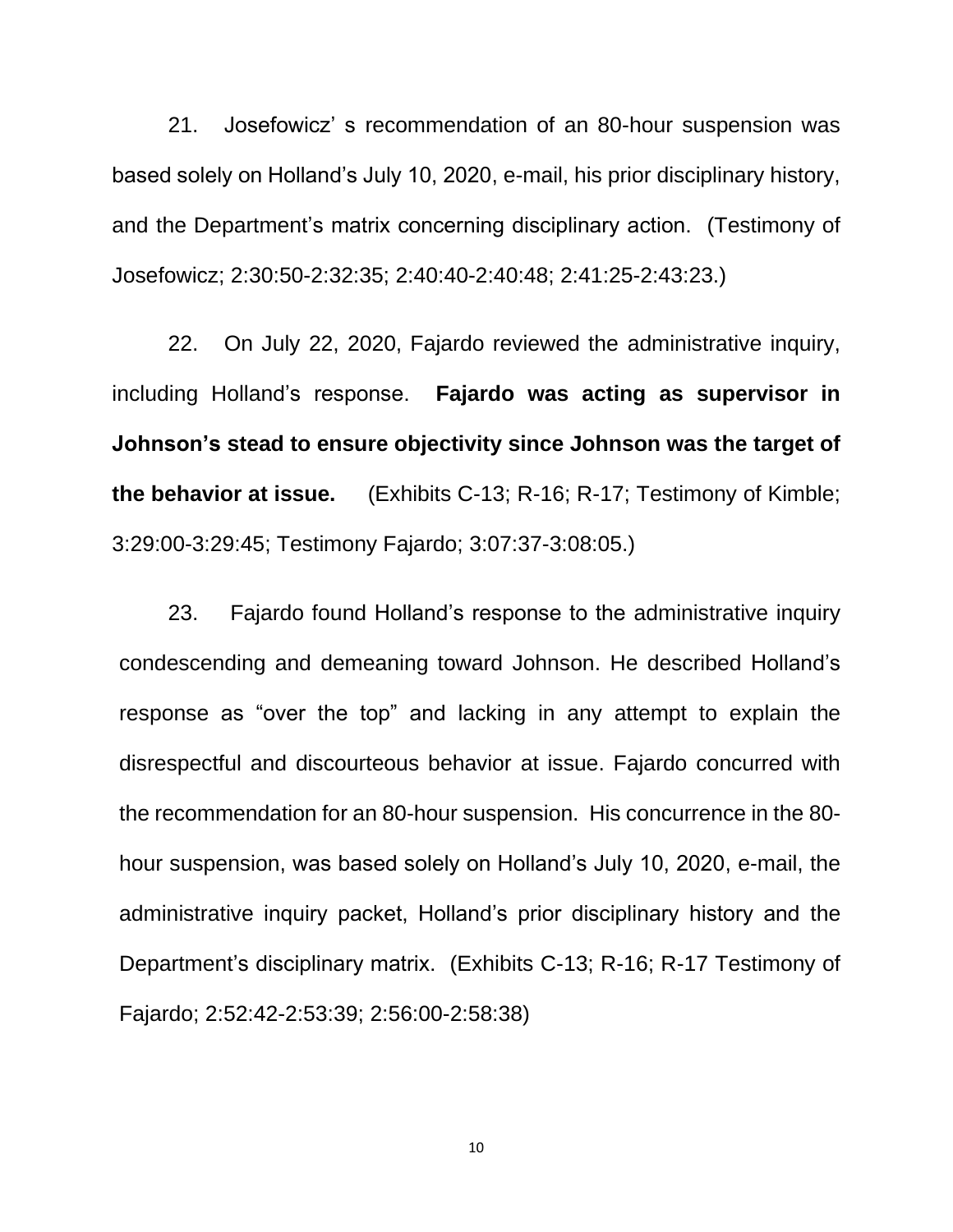24. The recommendation of an 80-hour suspension was provided to Kimble, along with the administrative inquiry and Holland's response. Kimble determined that Holland's response was deflective, did not answer or try to explain his use of profane and insubordinate language in the e-mail to Johnson and appeared to point away from himself to justify his behavior. After reviewing the administrative inquiry and Holland's response, along with Holland's prior disciplinary history, Kimble sustained the 6.c charge and determined that an 80-hour suspension was appropriate. (Exhibits C-13; R-16; R-17; Testimony of Kimble; 3:25:44-3:30:45.)

25. Kimble directed the preparation of a notice of suspension. The draft notice of suspension states that the factual basis for Holland's suspension is:

> On July 10, 2020, at 10:15 a.m., you sent an e-mail to Deputy Warden K.J. responding to direction she emailed to you a few minutes earlier. In your e-mail you wrote "You need to stop… completely stop. Your massive micromanaging when on sick leave is causing more stress than the bullshit at the unit." You also wrote "The staff and inmates lives and immediate impact of my responsibilities are vitally more important than e-mailing u for permission every 10 minutes. I am paid to act in your stead. Vicarious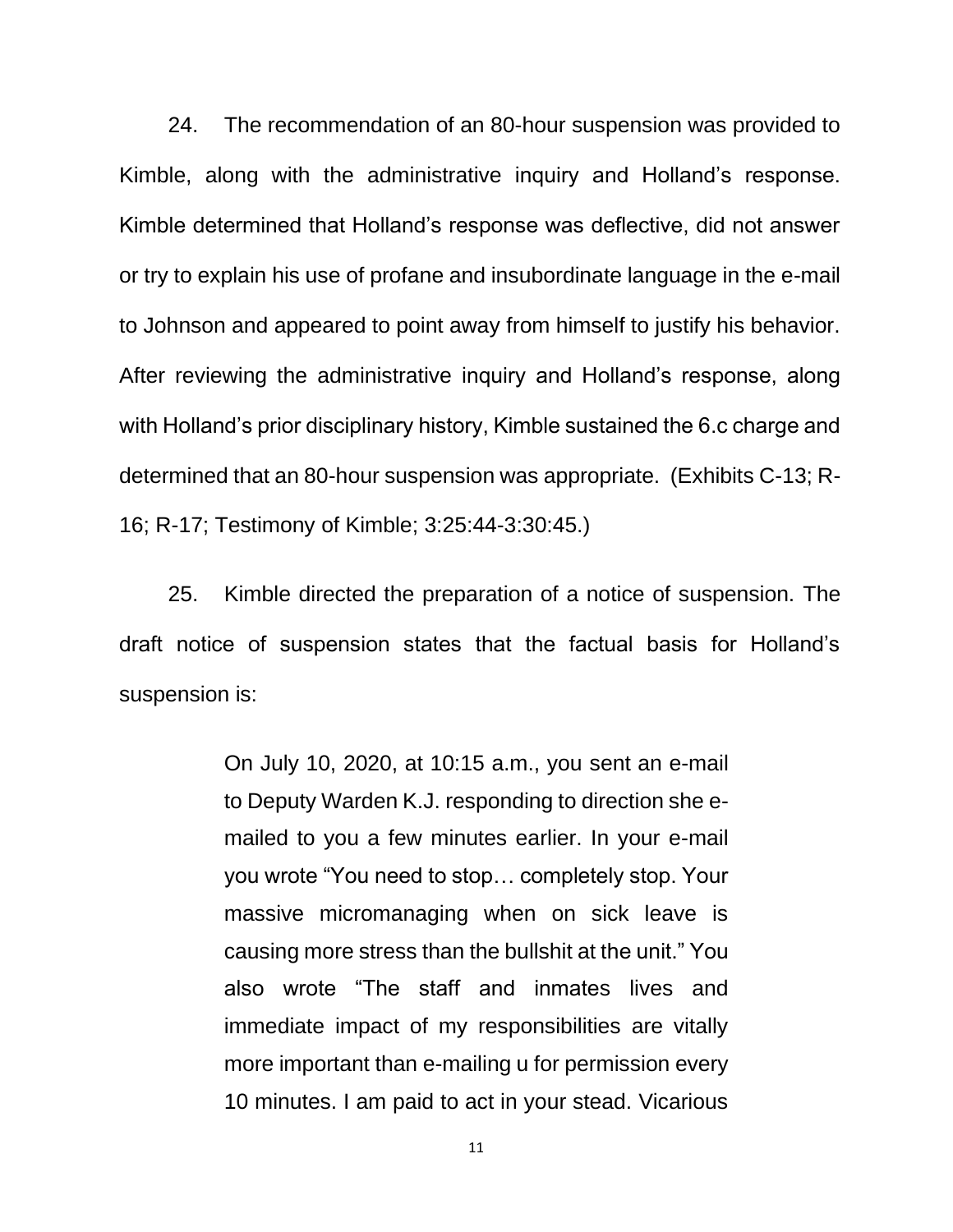responsibility is bullshit in this case. U are not allowed to return. Everything happening falls on me. We are navigating situations that you have zero ability to impact while at home." Your comments were unprofessional and derogatory in nature. Your actions constitute Discourteous Treatment of the Public (to include inmates, offenders and employees) for use of abusive, profane and/or insulting language, Class 3.

The draft notice of suspension also states that, in issuing the notice of suspension, consideration was given to Holland's prior disciplinary actions, which are listed in the draft notice of suspension. (Exhibit R-18; Testimony of Kimble; 3:33:00-3:33:15.)

26. Warden Kimble's decision that Holland should receive an 80 hour suspension was based solely on Holland's July 10, 2020 e-mail, his prior disciplinary history, and the Department's disciplinary matrix. (Exhibit R-13; Testimony of Kimble; 3:25:44-3:30:45; 3:35:19-3:36:20.)

 27. On July 24, 2020, Holland signed a letter dated July 23, 2020, which was addressed to Governor Ducey and Director Shinn. According to the letter, Holland was "reporting what I reasonably believe to be an abuse of authority, mismanagement, and unethical behavior directed at me and Lt.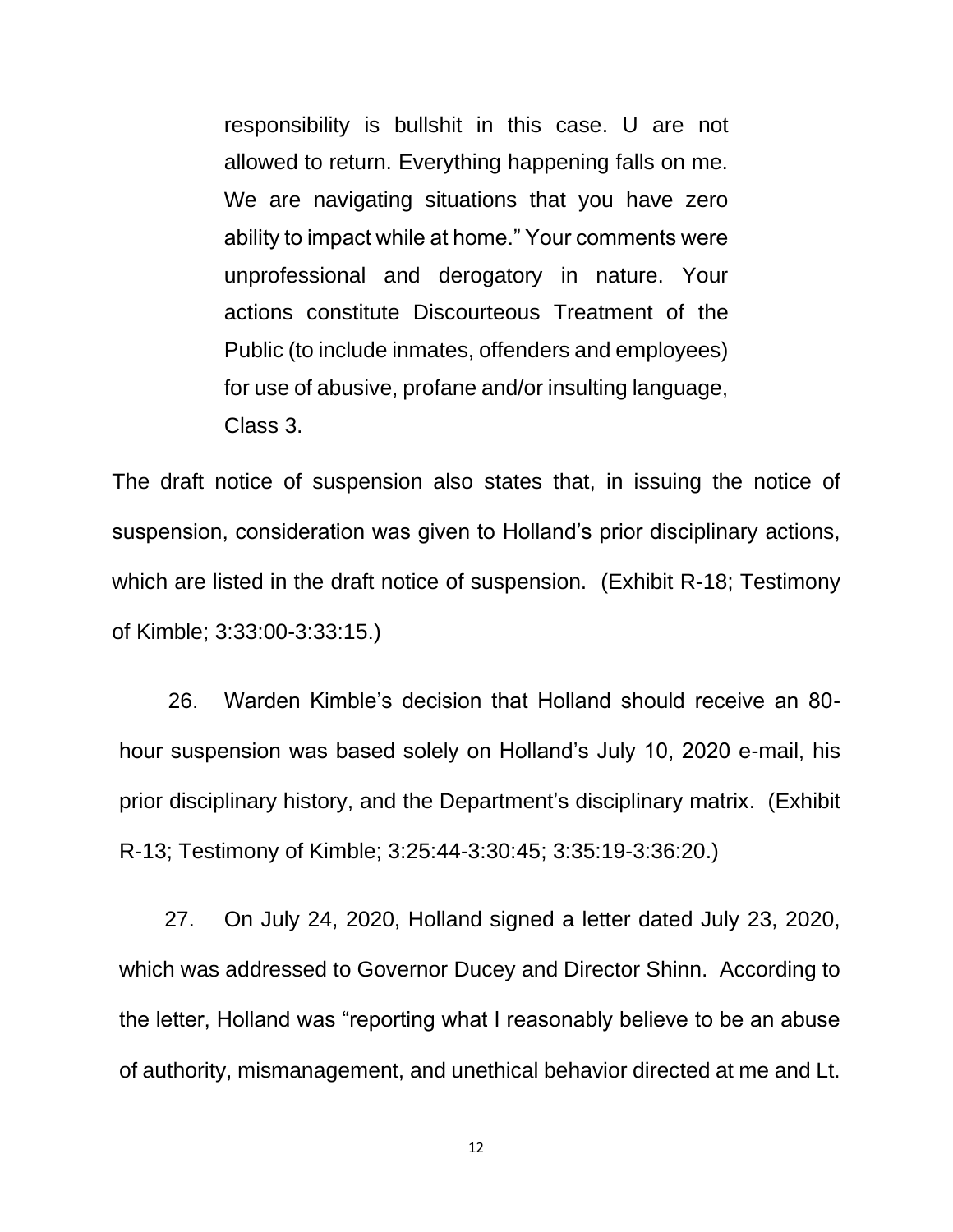Hasz by the Lewis Complex Administration, to include Warden James Kimble and the Deputy Warden of Buckley Unit, Kimberly Johnson." The letter went on to allege "heightened and unjustified scrutiny to include multiple 601 investigations," and "being singled out for an investigation concerning a lawful and justified use of force. DW Johnson also abused her authority by threatening us with criminal charges arising out of this same lawful use of force." No evidence was presented by Holland that this letter complied with Arizona's Whistleblower statutes, A.R.S. § 38-532 et seq. (Exhibit C-9.)

28. The draft notice of suspension, along with the administrative inquiry, and Holland's response to the administrative inquiry, were all forwarded to the Department's Central Office for review by Hetmer. (Testimony of Erica Waldridge, Hearing Recording at 4:01:00-4:02:30.) Waldridge also received the documentation and prepared a summary and review worksheet. Additionally, she submitted the summary and worksheet, along with the draft notice of suspension to Hetmer on August 4, 2020, for review and discussion at a meeting the following day. (Exhibit R-19; Testimony of Waldridge; 4:01:00-4:02:30; 4:03:30-4:03:44; 4:05:00- 4:05:25.)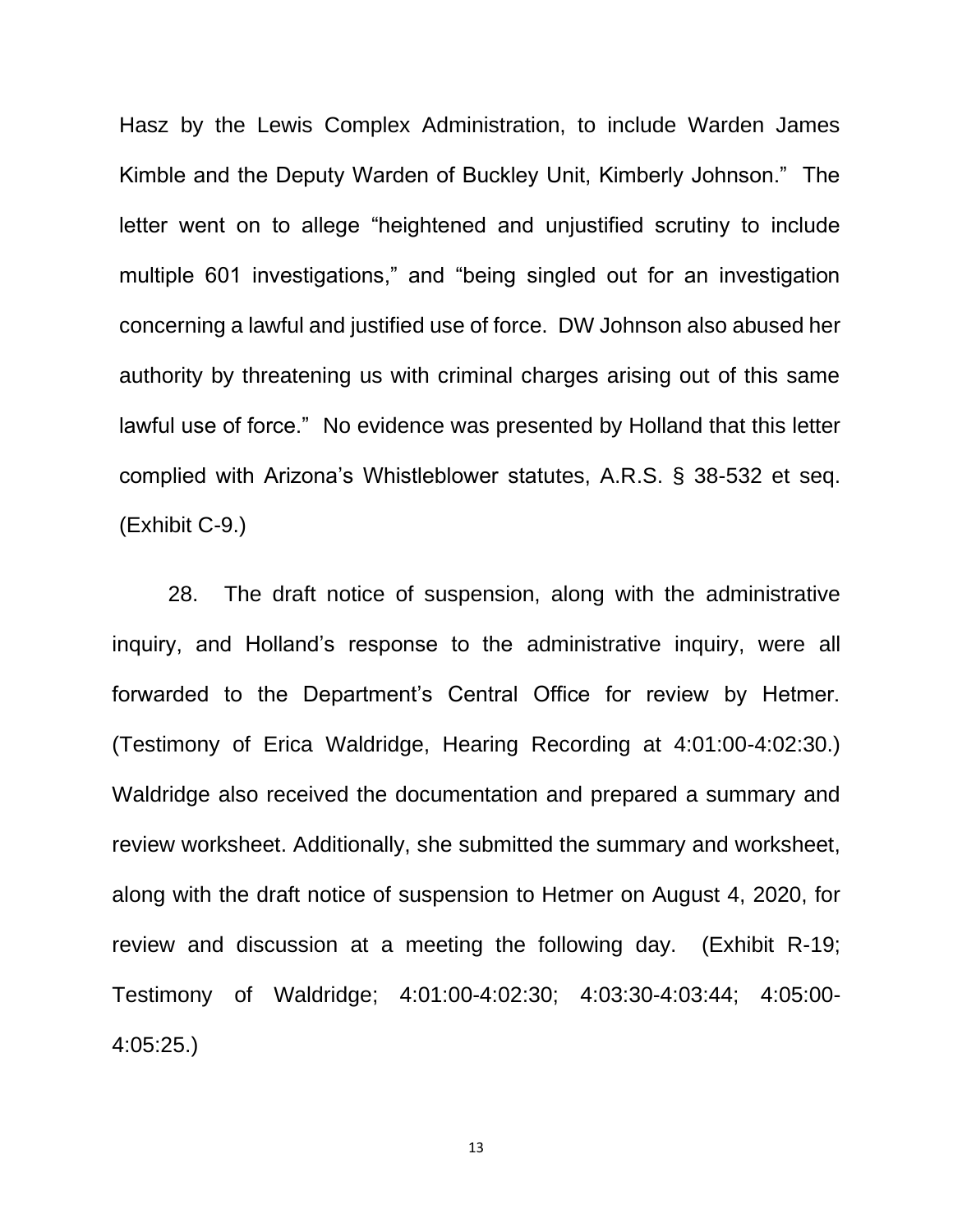29. At the time Waldridge prepared the summary and worksheet for review by Hetmer, Waldridge was unaware of any allegations of whistleblowing or retaliation by Holland. (Testimony of Waldridge; 4:06:55- 4:07:00.)

30. The summary, worksheet, and draft notice of discipline Waldridge provided to Hetmer restated the contents of Holland's July 10, 2020, e-mail to Johnson, and included summaries of Holland's disciplinary history. The review worksheet also includes brief information pertaining to Holland's date of hire, time in current position, his training, and indicates that Holland had no FMLA or ADA related issues and no reports of discrimination, harassment or retaliation. No other records or information were provided to Hetmer in connection with this disciplinary review. (Exhibit R-19; Testimony of Waldridge; 4:05:00-4:05:25.)

31. During the meeting to discuss Holland's suspension, Hetmer did not discuss any matters, other than what was contained in the materials Waldridge provided to him. Hetmer did not reference or discuss any letter addressed to Director Shinn or Governor Ducey. Hetmer approved the 80 hour suspension. (Exhibit C-13; Testimony of Waldridge; 4:07:42-4:07:55.)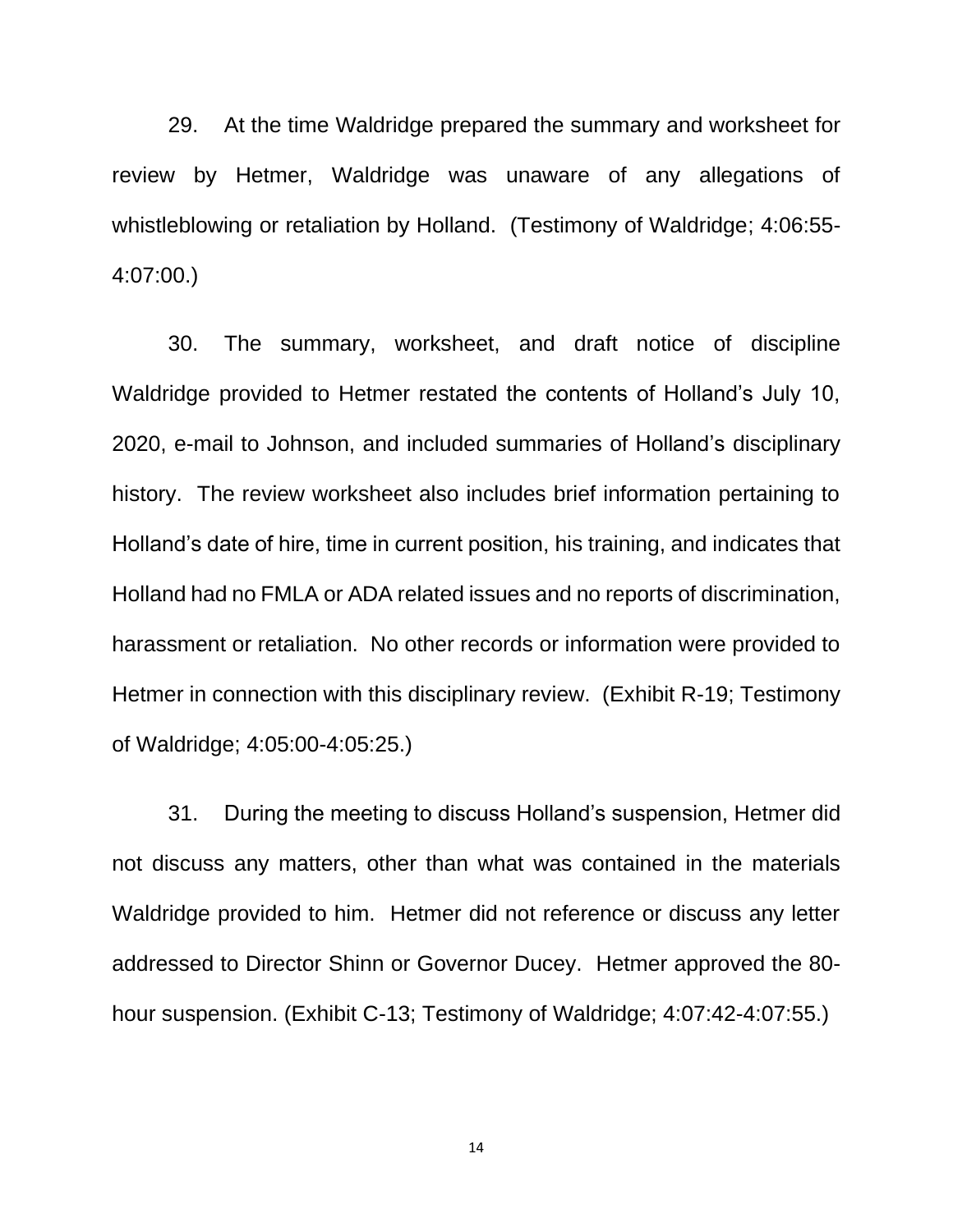32. After the meeting with Hetmer, Waldridge again reviewed the draft notice of suspension and determined that, in addition to charge 6.c, Discourteous Treatment of the Public (to include inmates, offenders and employees) because of use of abusive, profane, or insulting language, Holland's behavior reflected charge 5.l, Insubordination for violation of the Standards of Conduct for State Employees, a class 6 offense under Department policy. Waldridge proposed adding the charge to the notice of suspension and Hetmer agreed to this addition. Waldridge added the 5.l charge into the Notice of Suspension and returned it to the Arizona State Prison Complex – Lewis staff to finalize and serve. (Exhibit R- 20; Testimony of Waldridge; 4:08:40-4:10:25.)

33. Fajardo signed the final notice of suspension indicating that he was doing so "for" Johnson. The Notice of Suspension was served on Holland on August 11, 2020. (Exhibit C- 12; Testimony of Fajardo; 3:06:00- 3:06:30.)

34. Johnson testified that she had no input into the recommendation or the decision to give Holland an 80-hour suspension. She was not involved in the drafting of the Notice of Suspension and she did not sign the Notice of Suspension letter. She did not see Notice of Suspension letter prior to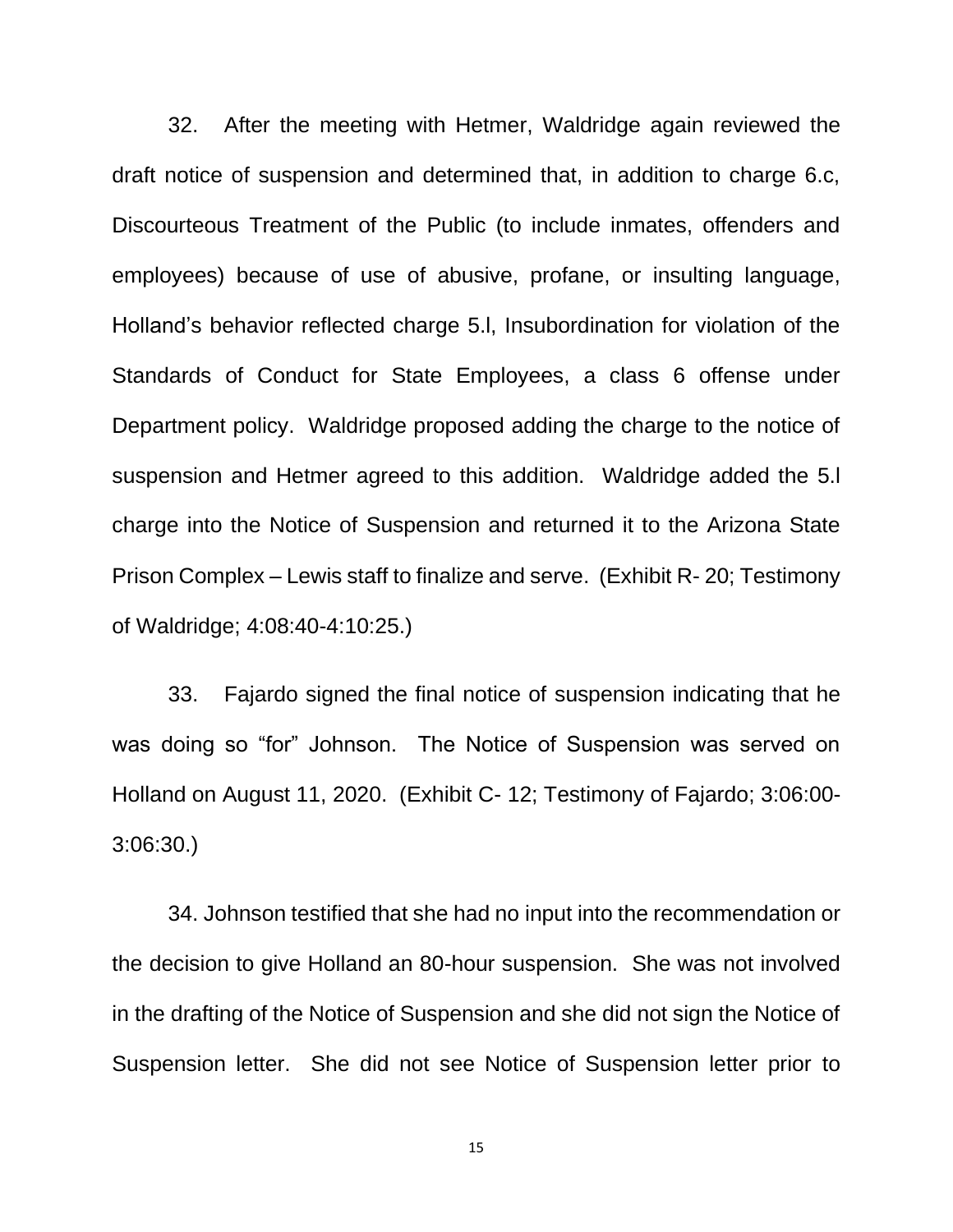Fajardo giving it to Holland on August 11, 2020. (Exhibit 12; Testimony of Johnson; 2:06:21-2:08:02.)

## **CONCLUSIONS OF LAW**

1. Holland's August 11, 2020, suspension is within the jurisdiction of the Arizona State Personnel Board pursuant to Arizona Revised Statutes, § 38-531, et seq. and Rule R2-5.1-104 of the Arizona Administrative Code.

2. Holland's complaint was timely filed on August 12, 2020. A.R.S 38-352(h) and 41-782(B).

3. Holland has the burden of proof that Respondents took "reprisal against [Holland] for a disclosure of information considered a matter of public concern by [Holland] to a public body that [Holland] reasonably believes evidences… [a] violation of any law [,] …[m]ismanagement, a gross waste of moneys or an abuse of authority." A.R.S. § 38-532(A); A.A.C. R2-5.1-104(J).

4. Holland's August 11, 2020, 80-hour suspension is a "personnel action" that may constitute a "reprisal," if the remaining requirements of Section 38-532(A) are met. A.R.S. § 38-531(4) & (6).

5. Johnson did not take any personnel action against Holland that is recognized within A.R.S. 38-531 (6) and, as such, Johnson must be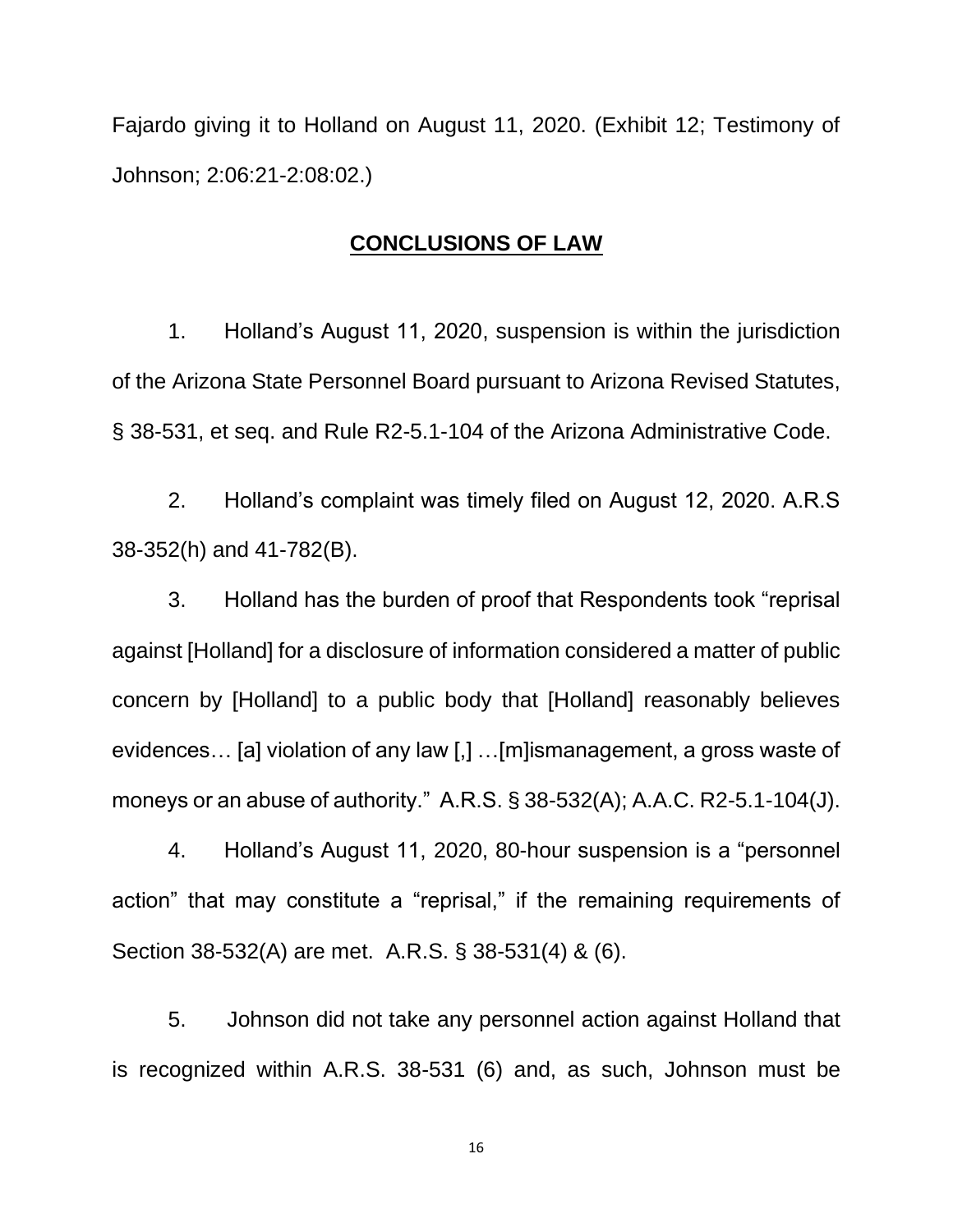dismissed from Holland's "Whistleblower" complaint as an improper Respondent to the Complaint.

 6. Holland has the burden of (1) proving "a disclosure of information of a matter of public concern by (Holland) to a public body" as required by A.R.S. §38-532(A); and, (2) that the disclosure was made "by the employee to a public body" as defined in A.R.S. §38-531(5). Holland has met this burden.

7. The December 2, 2019, letter to Governor Doug Ducey and Department Director Shinn concerned allegations that the failing cell doors were not being adequately repaired since "hundreds of repair orders" were being "closed out without completing any repairs." (Exhibit C-2.) This letter satisfies the requirement that the matter disclosed is of a public concern and the matter can reasonably believe to be a violation of law, mismanagement, a gross waste of monies or an abuse of authority. The failing of cell doors in a state prison and the allegations that they are not being properly repaired is a matter of public concern. Furthermore, it is reasonable for an employee of the Department to believe that documenting cell doors have been repaired on the Departments official repair orders, when in fact the cell doors have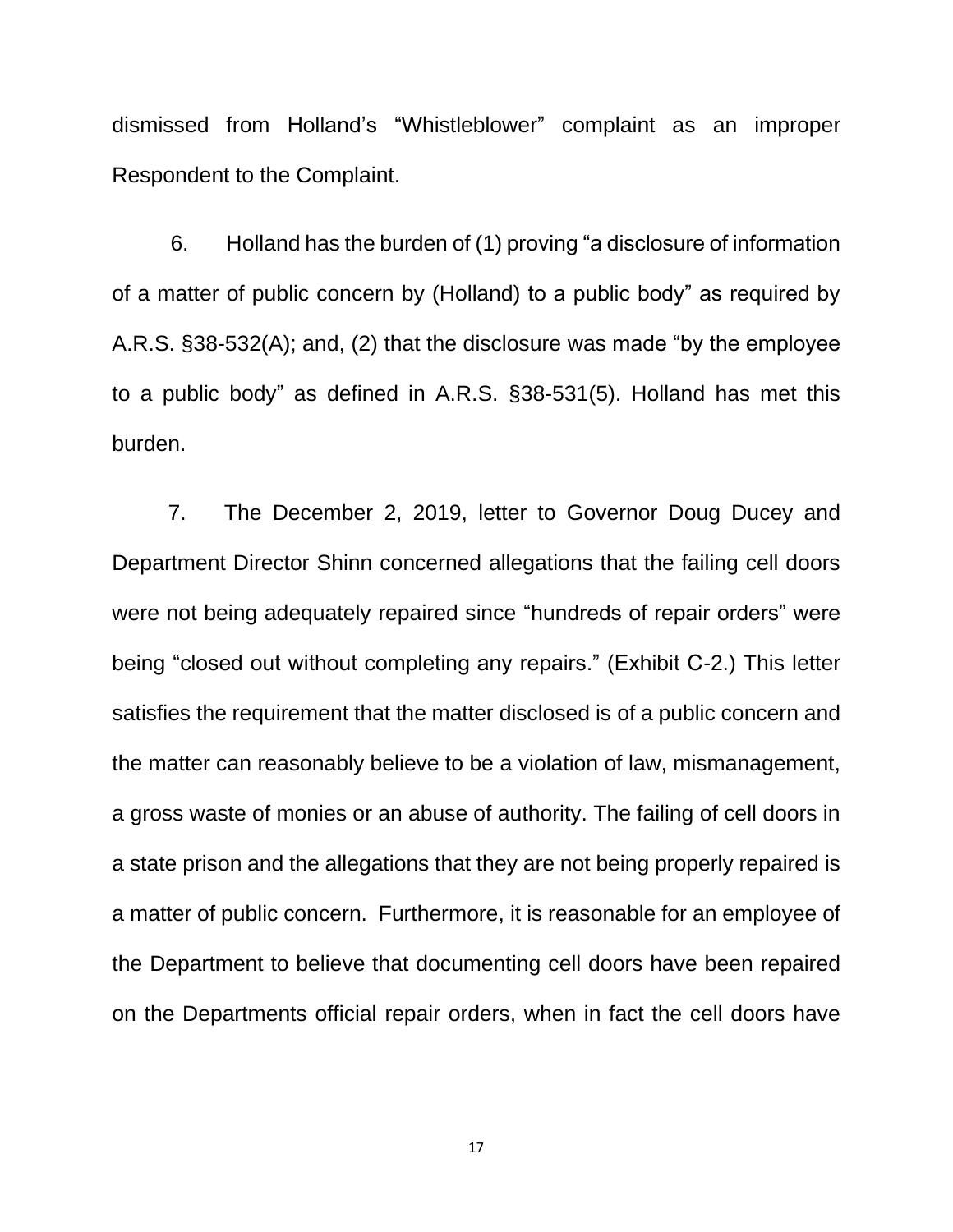not been repaired, is evidence of a violation of law, mismanagement, gross waste of monies or an abuse of authority.

8. The December 2, 2019, letter is addressed to Governor Ducey and Director Shinn. Holland testified that he sent the letter by e-mail up through his chain of command to Director Shinn and his union representative forwarded the letter to Governor Ducey. Receipt by either addressee will satisfy the requirement of disclosure to a public body. The definition of a "public body" includes the Governor or an agency director. A.R.S. § 38- 531(5). There was no evidence presented that the December 2, 2019, letter failed to reach either of the intended recipients. There is nothing in the statute that requires the employee hand-deliver the document and/or that the employee personally mail the document. Even though the letter was not sent directly to Director Shinn, the submission though Holland's chain of command, made the letter reasonably susceptible to being reviewed by the Director Shinn. Additionally, it is reasonable to conclude that the December 2, 2019, letter reached Governor Doug Ducey based on Holland's testimony his union representative forwarded the letter to Governor Doug Ducey. As such, the December 2, 2019, letter is accepted as having been submitted to a public body as required by A.R.S. §38-351 and §38-532.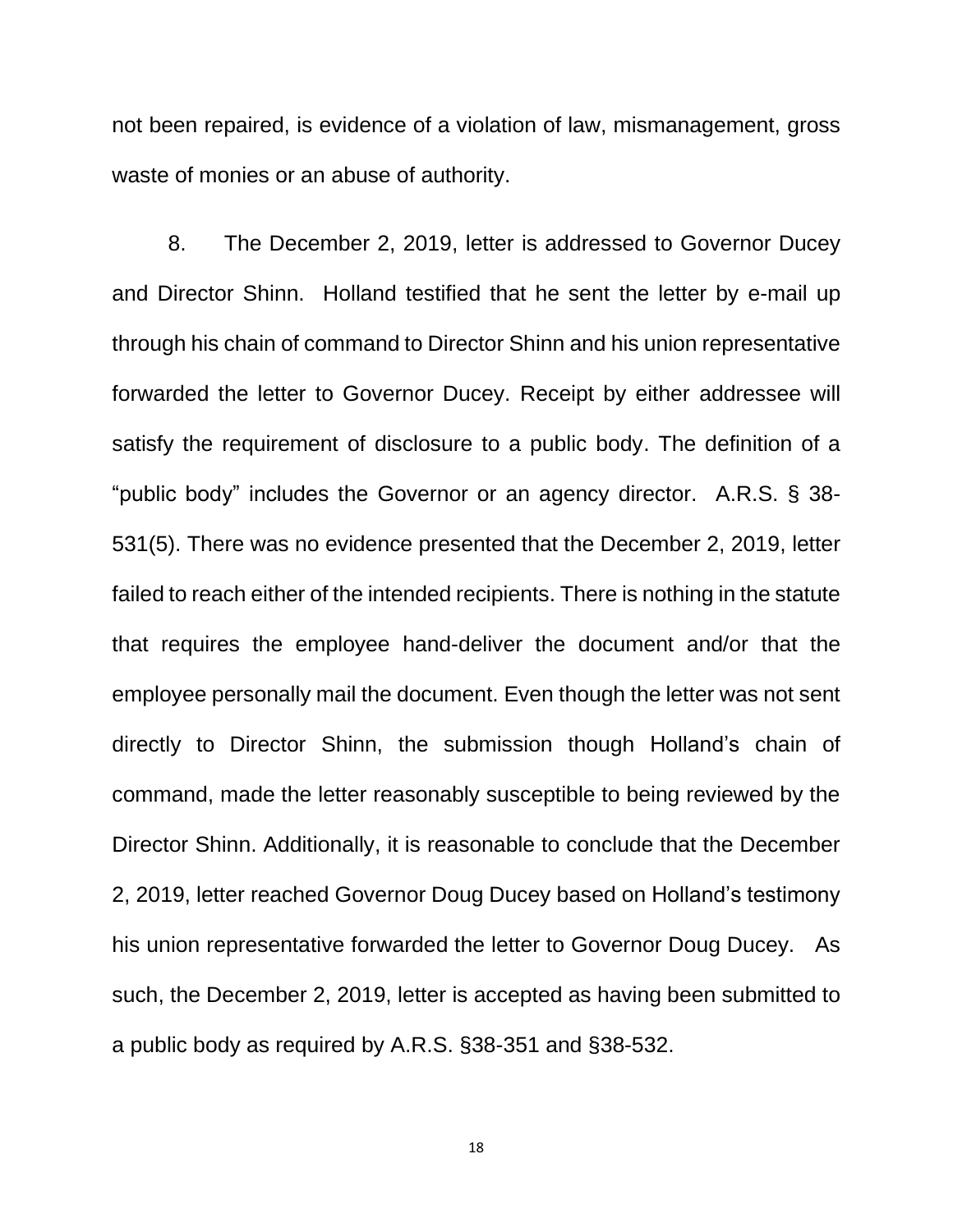9. Holland has failed to meet his burden of proof that the August 11, 2020, 80-hour suspension was issued because of his December 2, 2019 letter to Director Shinn, or Governor Doug Ducey. The overwhelming evidence supports the fact that at every level of review, the recommendations and decision to issue an 80-hour suspension to Holland was based solely on (1) the July 10, 2010 e-mail he sent to his supervisor, (2) his prior discipline and the application of the department's disciplinary matrix to someone with Holland's disciplinary record.

10. There was no evidence presented that the discipline imposed on August 11, 2020, was disparate to any other Associate Deputy Warden who e-mailed their supervisor a similar e-mail to the one Holland sent on July 10, 2020. In fact, there was no evidence presented of any similar behavior by any other Associate Deputy Warden.

11. The June 12, 2020, e-mail from Holland to Hetmer did not comply with the service requirements on a "public body" as defined in A. R.S. §38-531(5). Furthermore, no evidence was presented that the June 12, 2020, email was a factor of consideration by any person who recommended or decided to issue Holland an 80-hour suspension. For these reasons, Holland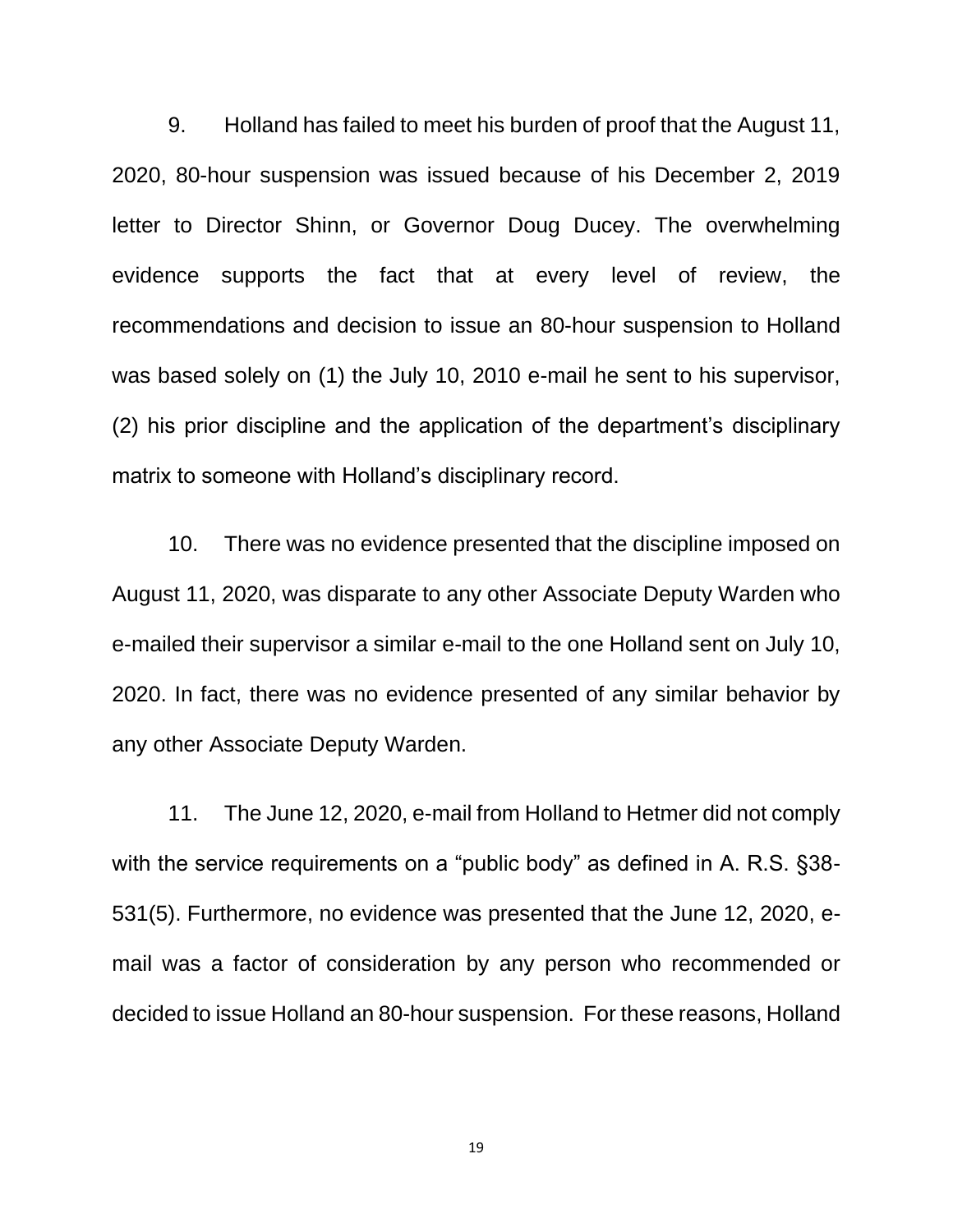has failed to meet his burden that the June 10, e-mail to Hetmer complied with Arizona's Whistleblower statute.

12. There was no evidence presented about whether Holland's July 24, 2020, letter to Governor Doug Ducey and Director Shinn is a "Whistleblower" letter as defined by Arizona Statute. This letter does not appear to address a matter of public concern but rather focuses on Holland's personnel grievances with management. Matters of public concern do not include matters of personal interest. *Desrochers v. City of San Bernardino*, 572 F.3d 703, 709 (9<sup>th</sup> Cir. 2009). During closing arguments, Holland through his attorney, conceded that the July 24, 2020 was not an issue in this proceeding. To that end, there was no evidence presented that the July 24, 2020 letter was a factor of consideration in the decision to issue an 80 hour suspension on August 11, 2020. The decision to issue an 80-hour suspension had already been made prior to the date Holland signed the letter on July 24, 2020. The disciplinary worksheet authorizing the 80-hour suspension was signed by Kimble on July 22, 2020. (Exhibit C-13) The only thing left to do was to draft the Notice of Suspension and have the draft reviewed by Waldridge, Kimble and then signed by Fajardo. During the drafting of the Notice of Suspension, the level of discipline did not change. No evidence was presented that anyone involved in recommending and